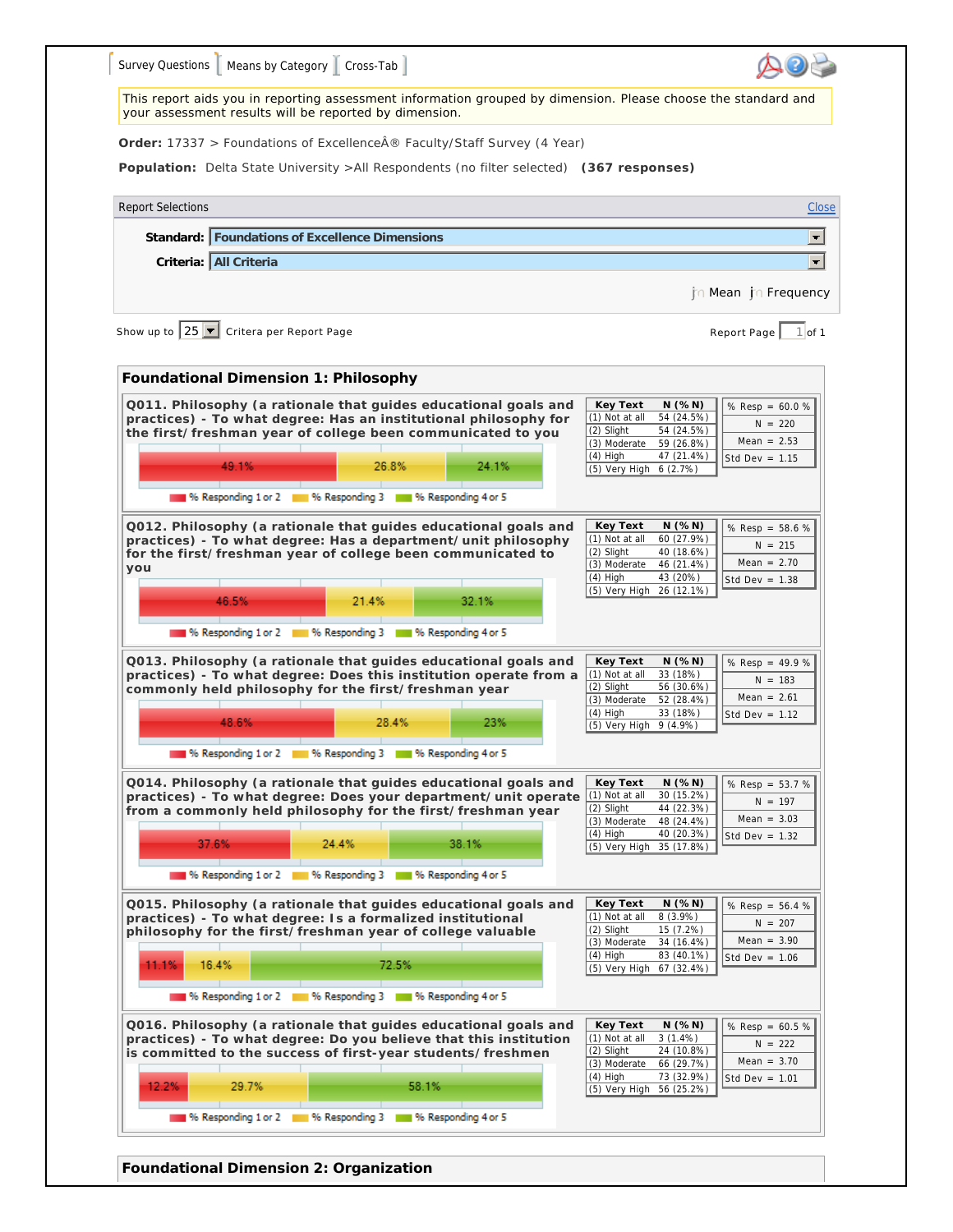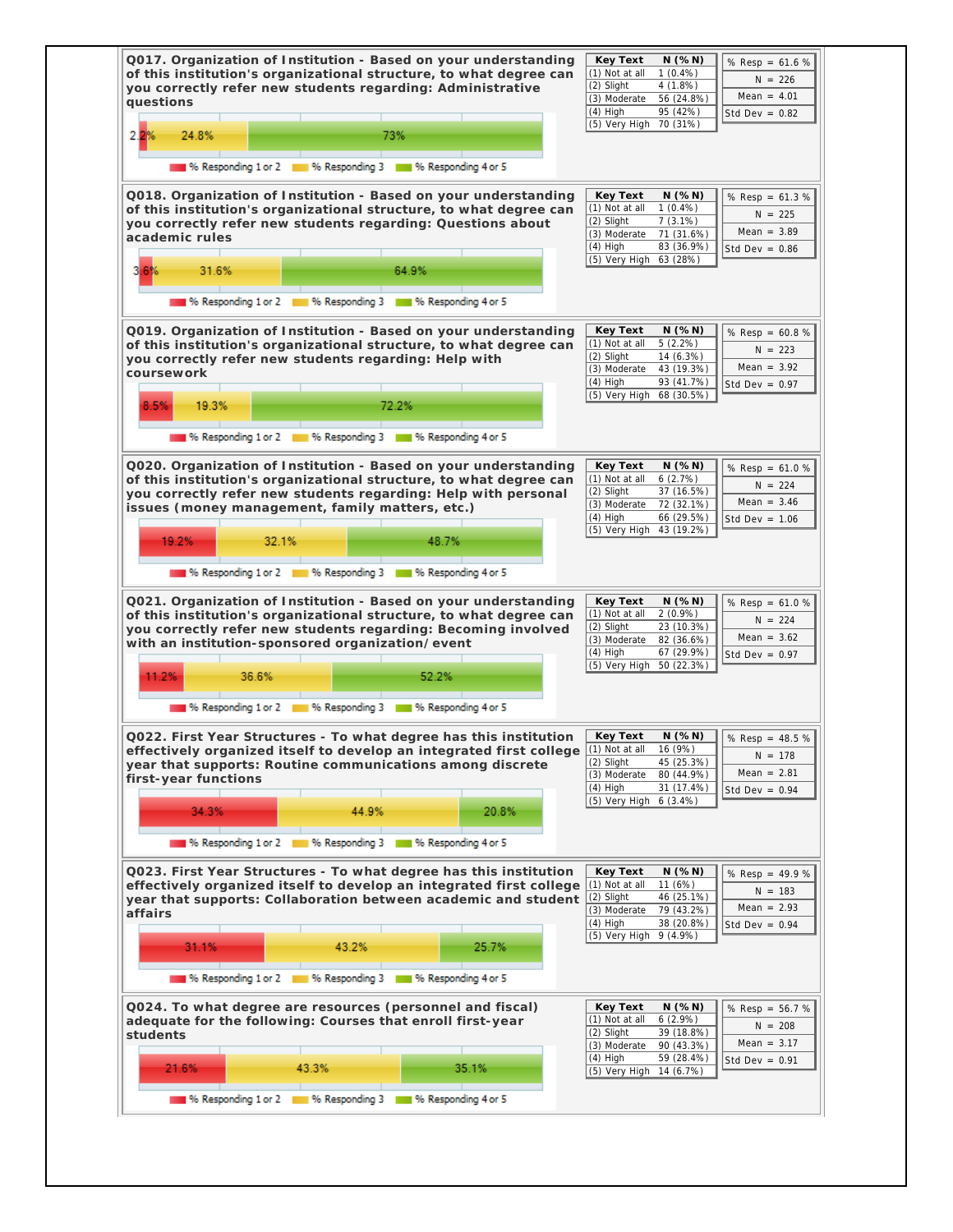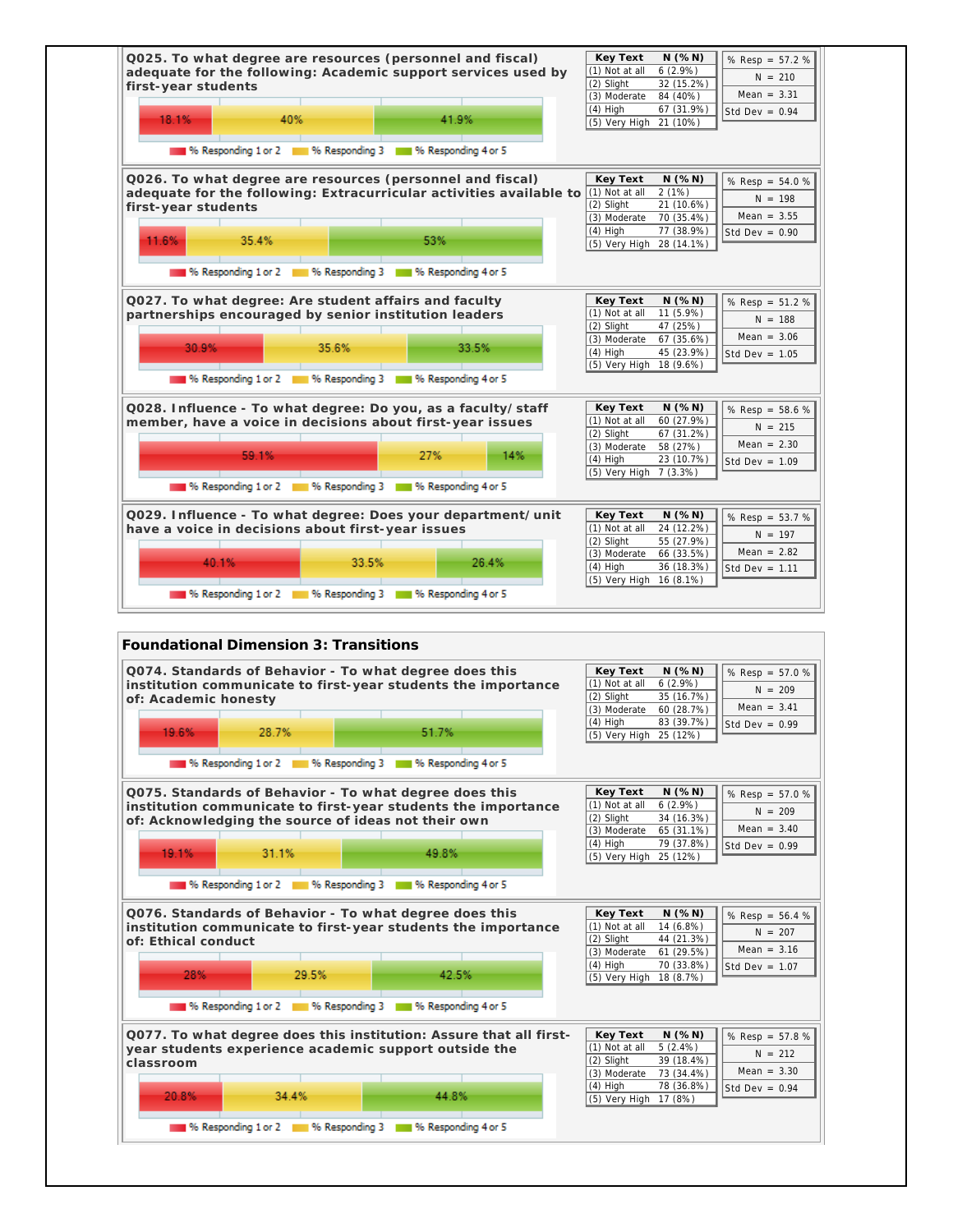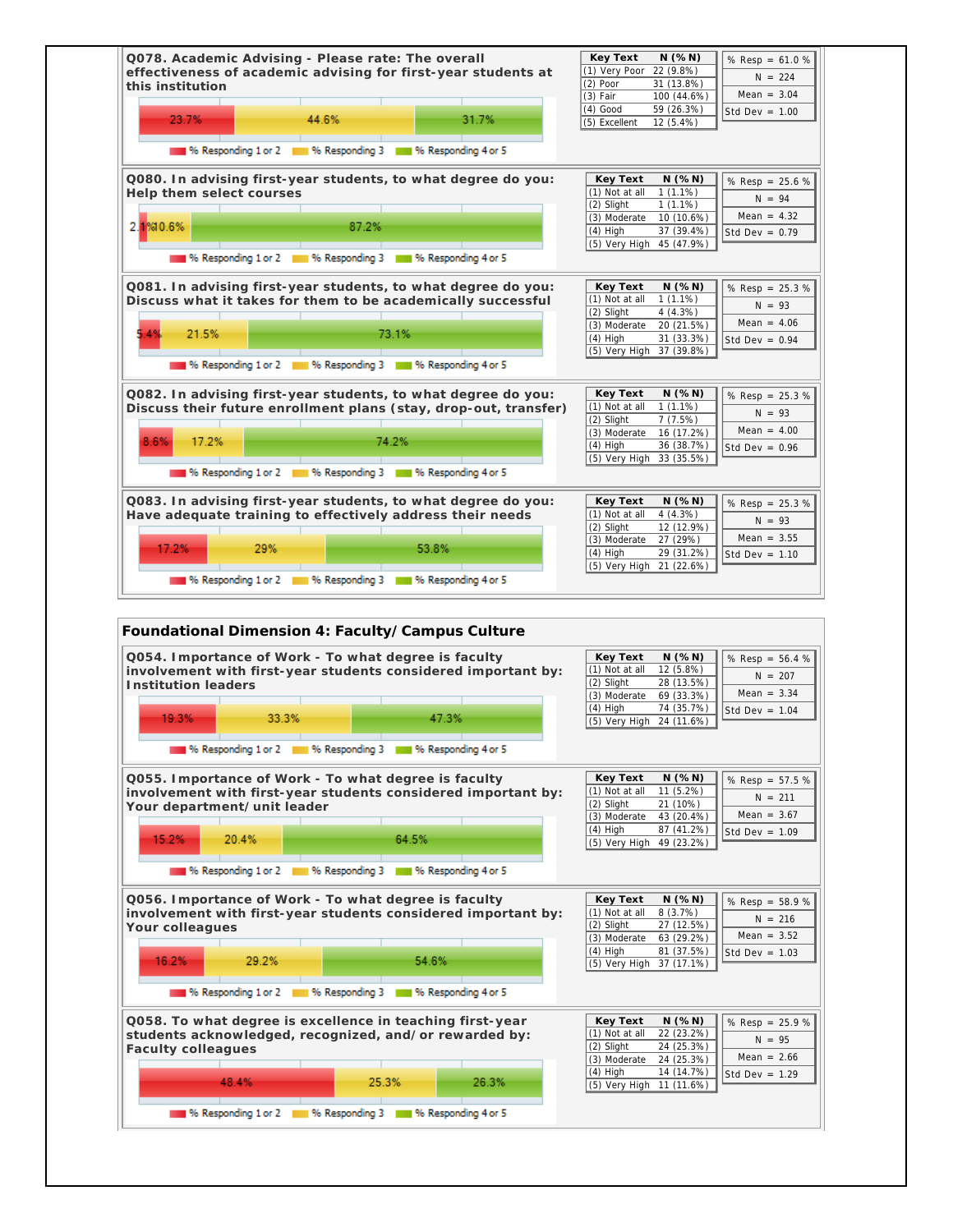

196 Responding 1 or 2 1 1 1 % Responding 3 1 1 1 % Responding 4 or 5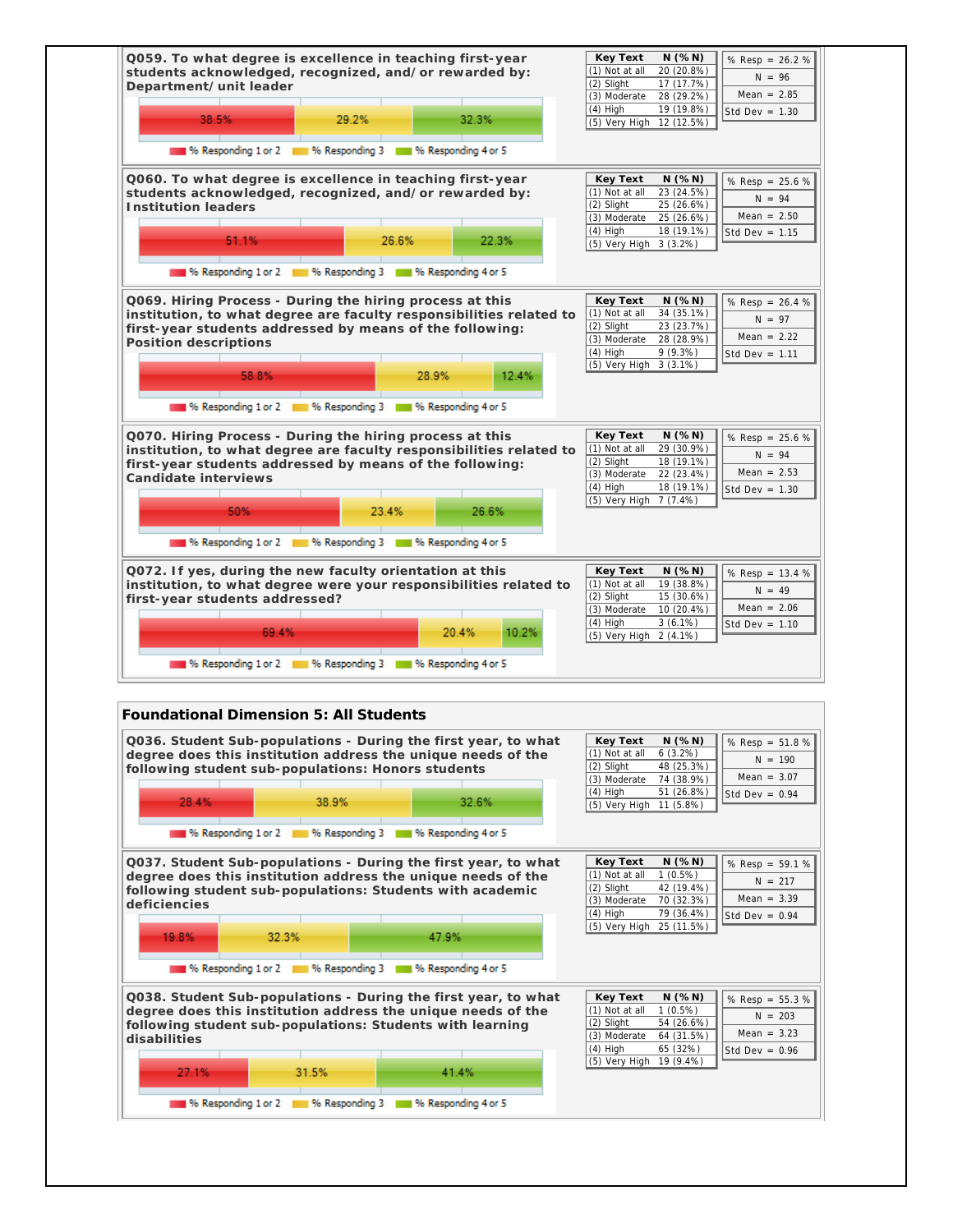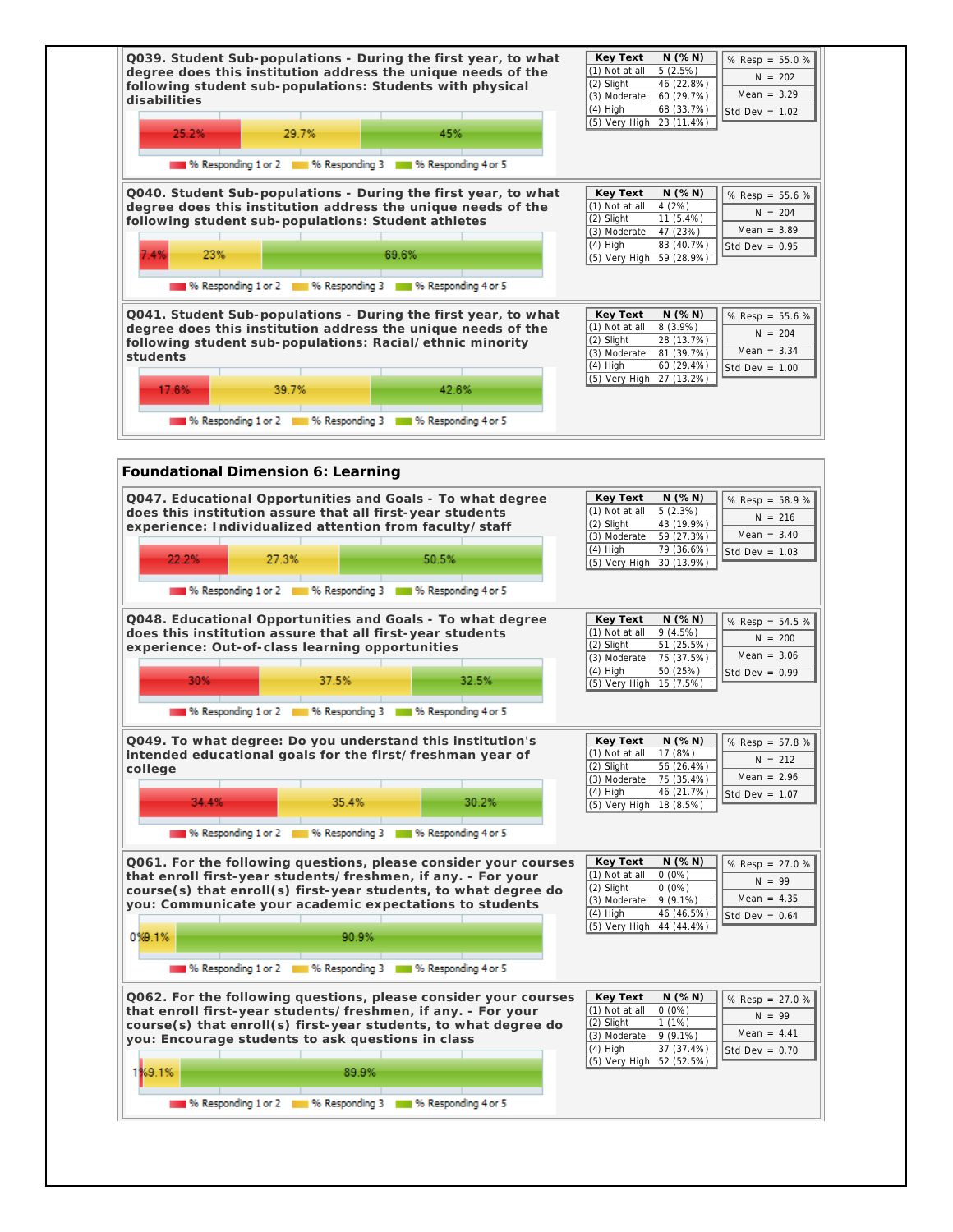

| Q030. Diverse Curriculum and Co-Curriculum - To what degree<br>does this institution's: Curriculum, as experienced by most first-<br>year students, include appropriate attention to diverse ideas<br>and world views |                                                                                                                |       | Key Text<br>(1) Not at all<br>(2) Slight<br>(3) Moderate<br>$(4)$ High | $N$ (% $N$ )<br>$8(4.2\%)$<br>49 (25.9%)<br>80 (42.3%)<br>41 (21.7%) | % Resp = $51.5%$<br>$N = 189$<br>Mean = $2.99$<br>Std Dev = $0.94$ |
|-----------------------------------------------------------------------------------------------------------------------------------------------------------------------------------------------------------------------|----------------------------------------------------------------------------------------------------------------|-------|------------------------------------------------------------------------|----------------------------------------------------------------------|--------------------------------------------------------------------|
| 30.2%                                                                                                                                                                                                                 | 42.3%                                                                                                          | 27.5% | (5) Very High 11 (5.8%)                                                |                                                                      |                                                                    |
|                                                                                                                                                                                                                       | 96 Responding 1 or 2 16 96 Responding 3 16 96 Responding 4 or 5                                                |       |                                                                        |                                                                      |                                                                    |
| Q031. Diverse Curriculum and Co-Curriculum - To what degree<br>does this institution's: Out-of-class activities for first-year<br>students include appropriate attention to diverse ideas and<br>world views          |                                                                                                                |       | Key Text<br>(1) Not at all<br>(2) Slight<br>(3) Moderate<br>$(4)$ High | N(%N)<br>10 (5.5%)<br>56 (30.9%)<br>73 (40.3%)<br>35 (19.3%)         | % Resp = $49.3%$<br>$N = 181$<br>Mean = $2.85$<br>Std Dev = $0.93$ |
| 36.5%                                                                                                                                                                                                                 | 40.3%                                                                                                          | 23.2% | (5) Very High 7 (3.9%)                                                 |                                                                      |                                                                    |
|                                                                                                                                                                                                                       | 196 Responding 1 or 2 11 11 12 12 13 14 15 16 17 18 19 19 10 11 11 12 13 14 15 16 17 18 19 19 10 11 11 11 11 1 |       |                                                                        |                                                                      |                                                                    |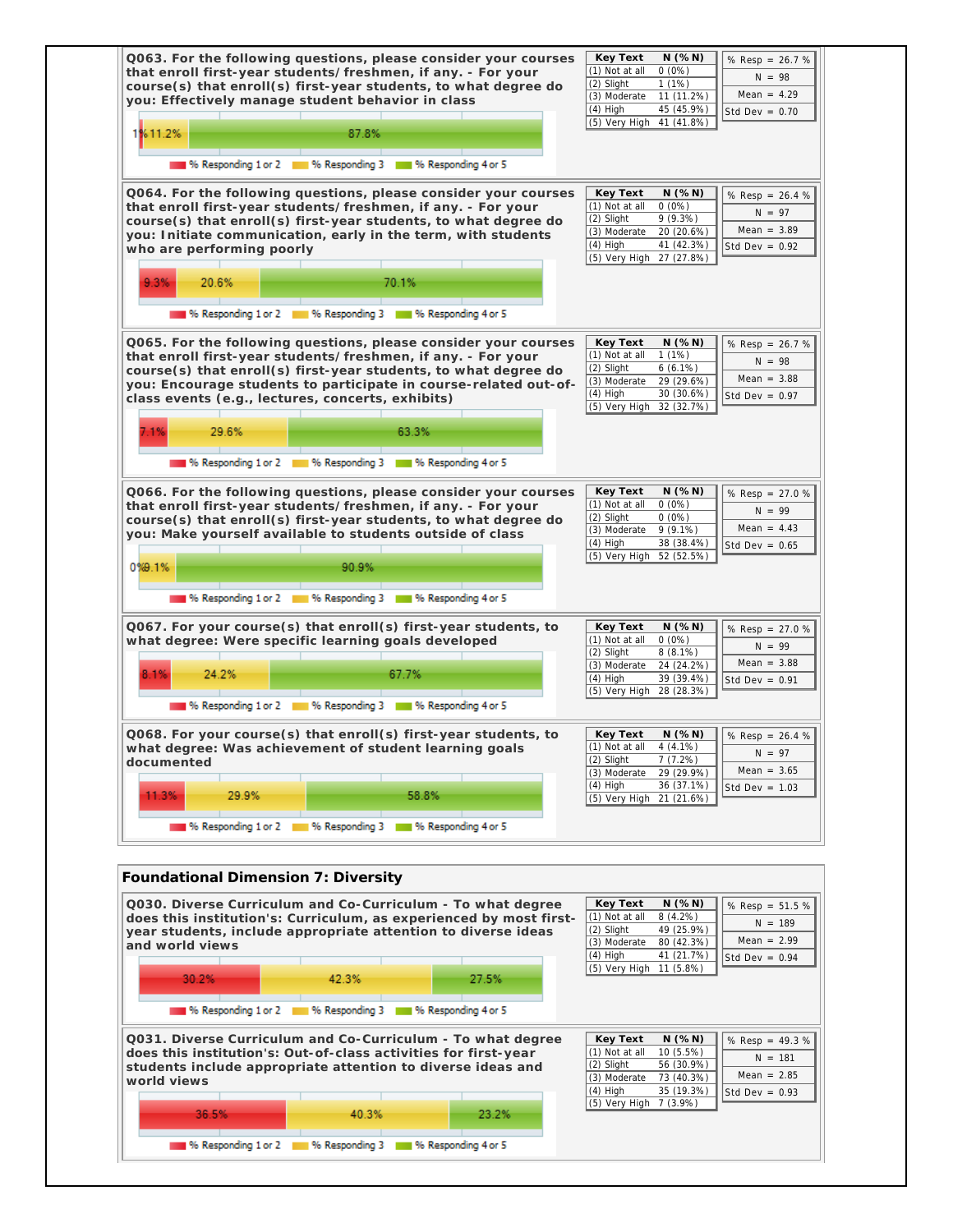| and cultures: Other students at this institution |                                                        |          |                                                                                                                                                                                                                     | $(4)$ High<br>(5) Very High 25 (12%)                                                                            | 64 (30.6%)                                                        | Std Dev = $0.99$                                                    |
|--------------------------------------------------|--------------------------------------------------------|----------|---------------------------------------------------------------------------------------------------------------------------------------------------------------------------------------------------------------------|-----------------------------------------------------------------------------------------------------------------|-------------------------------------------------------------------|---------------------------------------------------------------------|
| 19.6%                                            | 37.8%                                                  |          | 42.6%                                                                                                                                                                                                               |                                                                                                                 |                                                                   |                                                                     |
|                                                  |                                                        |          | <sup>96</sup> Responding 1 or 2 18 % Responding 3 18 % Responding 4 or 5                                                                                                                                            |                                                                                                                 |                                                                   |                                                                     |
| 25.6%                                            | and cultures: Faculty and staff<br>39.5%               |          | Q033. Diverse Interactions - Within the following groups, to what<br>degree does this institution provide opportunities for first-year<br>students to interact with individuals from differing backgrounds<br>34.9% | Key Text<br>$(1)$ Not at all<br>(2) Slight<br>(3) Moderate<br>$(4)$ High<br>(5) Very High 19 (8.8%)             | $N$ (% $N$ )<br>7(3.3%)<br>48 (22.3%)<br>85 (39.5%)<br>56 (26%)   | % $Resp = 58.6 %$<br>$N = 215$<br>Mean = $3.15$<br>Std Dev = $0.97$ |
|                                                  |                                                        | ________ | % Responding 1 or 2 % Responding 3 % Responding 4 or 5                                                                                                                                                              |                                                                                                                 |                                                                   |                                                                     |
|                                                  |                                                        |          | Q034. Diverse Interactions - Within the following groups, to what                                                                                                                                                   | Key Text                                                                                                        | $N$ (% $N$ )                                                      | % $Resp = 51.0 %$                                                   |
|                                                  | and cultures: People outside this institution<br>48.1% |          | degree does this institution provide opportunities for first-year<br>students to interact with individuals from differing backgrounds<br>33.7%<br>18.2%                                                             | $(1)$ Not at all 17 $(9.1\%)$<br>(2) Slight<br>(3) Moderate 63 (33.7%)<br>$(4)$ High<br>(5) Very High 10 (5.3%) | 73 (39%)<br>24 (12.8%)                                            | $N = 187$<br>Mean = $2.66$<br>Std Dev = $0.99$                      |
|                                                  |                                                        |          | 16 Responding 1 or 2 16 Responding 3 16 Responding 4 or 5                                                                                                                                                           |                                                                                                                 |                                                                   |                                                                     |
| differing opinions<br>35.3%                      |                                                        | 31.6%    | Q035. To what degree does this institution communicate to first-<br>year students the importance of: Respecting others with<br>33.2%                                                                                | Key Text<br>$(1)$ Not at all<br>$(2)$ Slight<br>(3) Moderate<br>$(4)$ High<br>(5) Very High 11 (5.8%)           | $N$ (% $N$ )<br>15(7.9%)<br>52 (27.4%)<br>60 (31.6%)<br>52(27.4%) | % Resp = 51.8 %<br>$N = 190$<br>Mean = $2.96$<br>Std Dev = $1.05$   |
|                                                  |                                                        |          | 16 Responding 1 or 2 11 % Responding 3 11 % Responding 4 or 5                                                                                                                                                       |                                                                                                                 |                                                                   |                                                                     |

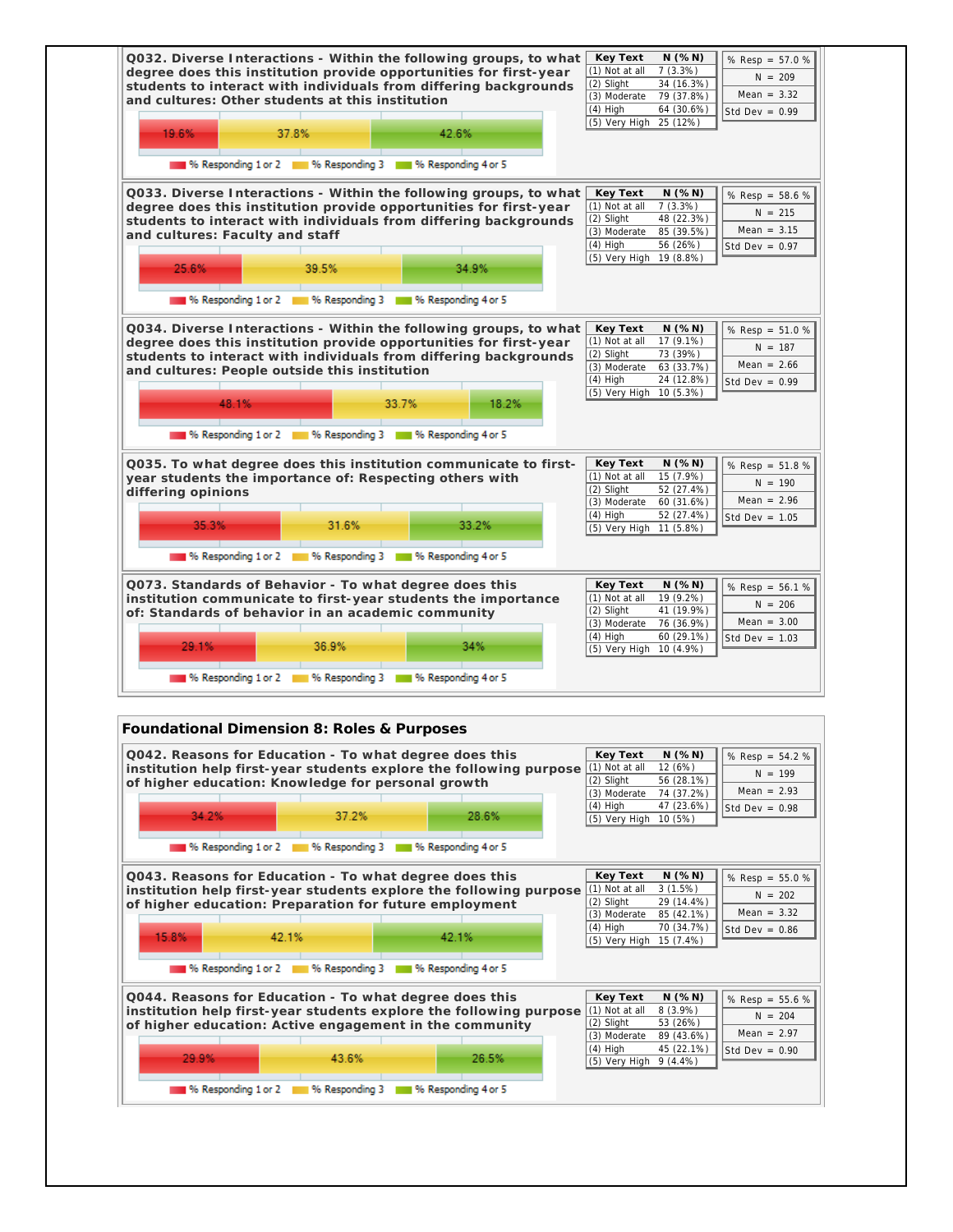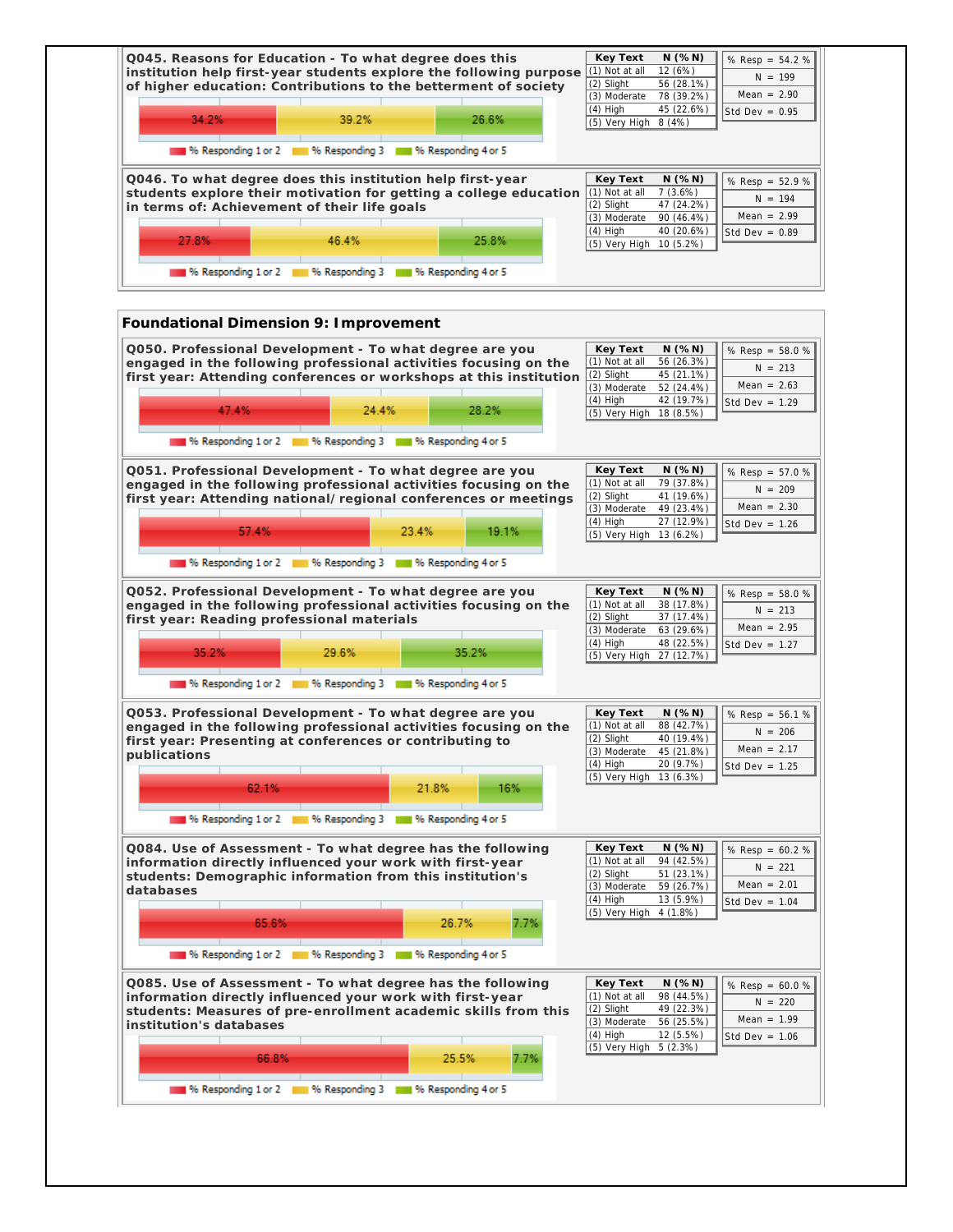| students: Academic skills measured after one semester/quarter<br>or more                                                                                                                                                                                                  | (2) Slight<br>46 (20.9%)<br>Mean = $2.38$<br>(3) Moderate<br>63 (28.6%)<br>$(4)$ High<br>32 (14.5%)<br>Std Dev = $1.19$                                                                                                                      |
|---------------------------------------------------------------------------------------------------------------------------------------------------------------------------------------------------------------------------------------------------------------------------|----------------------------------------------------------------------------------------------------------------------------------------------------------------------------------------------------------------------------------------------|
| 52.7%<br>28.6%<br>18.6%                                                                                                                                                                                                                                                   | (5) Very High 9 (4.1%)                                                                                                                                                                                                                       |
| % Responding 1 or 2 4 10 % Responding 3 4 10 % Responding 4 or 5                                                                                                                                                                                                          |                                                                                                                                                                                                                                              |
| Q087. Use of Assessment - To what degree has the following<br>information directly influenced your work with first-year<br>students: Measures of student time spent studying                                                                                              | Key Text<br>$N$ (%N)<br>% Resp = $60.0%$<br>(1) Not at all<br>94 (42.7%)<br>$N = 220$<br>53 (24.1%)<br>(2) Slight<br>Mean = $2.05$<br>(3) Moderate<br>46 (20.9%)                                                                             |
| 66.8%<br>20.9%<br>12.3%                                                                                                                                                                                                                                                   | $(4)$ High<br>22 (10%)<br>Std Dev = $1.11$<br>(5) Very High 5 (2.3%)                                                                                                                                                                         |
| 196 Responding 1 or 2 11 96 Responding 3 11 96 Responding 4 or 5                                                                                                                                                                                                          |                                                                                                                                                                                                                                              |
| Q088. Use of Assessment - To what degree has the following<br>information directly influenced your work with first-year<br>students: Measures of student alcohol consumption                                                                                              | Key Text<br>N( % N)<br>% Resp = 59.7 %<br>(1) Not at all<br>136 (62.1%)<br>$N = 219$<br>(2) Slight<br>40 (18.3%)<br>Mean = $1.67$<br>(3) Moderate<br>26 (11.9%)                                                                              |
| 80.4%<br>11.9% 7.8%                                                                                                                                                                                                                                                       | $(4)$ High<br>13 (5.9%)<br>Std Dev = $1.02$<br>(5) Very High 4 (1.8%)                                                                                                                                                                        |
| 96 Responding 1 or 2 96 Responding 3 96 Responding 4 or 5                                                                                                                                                                                                                 |                                                                                                                                                                                                                                              |
| Q089. Use of Assessment - To what degree has the following<br>information directly influenced your work with first-year<br>students: Current practices at other institutions<br>25%<br>63.6%<br>11.4%<br>196 Responding 1 or 2 11 96 Responding 3 11 96 Responding 4 or 5 | $N$ (% $N$ )<br>Key Text<br>% $Resp = 60.0 %$<br>(1) Not at all<br>87 (39.5%)<br>$N = 220$<br>(2) Slight<br>53 (24.1%)<br>$Mean = 2.10$<br>(3) Moderate<br>55 (25%)<br>$(4)$ High<br>20 (9.1%)<br>Std Dev = $1.10$<br>(5) Very High 5 (2.3%) |
|                                                                                                                                                                                                                                                                           |                                                                                                                                                                                                                                              |
| Q090. Use of Assessment - To what degree has the following<br>information directly influenced your work with first-year<br>students: Professional / published research                                                                                                    | N(%N)<br>Key Text<br>% Resp = 59.7 %<br>(1) Not at all<br>72 (32.9%)<br>$N = 219$<br>(2) Slight<br>45 (20.5%)<br>Mean = $2.35$<br>(3) Moderate<br>65 (29.7%)<br>$(4)$ High<br>27 (12.3%)<br>Std Dev = $1.19$                                 |
| 53.4%<br>29.7%<br>16.9%                                                                                                                                                                                                                                                   | (5) Very High 10 (4.6%)                                                                                                                                                                                                                      |
| % Responding 1 or 2 1 % Responding 3 1 % Responding 4 or 5                                                                                                                                                                                                                |                                                                                                                                                                                                                                              |
| Q091. Use of Assessment - To what degree has the following<br>information directly influenced your work with first-year<br>students: Student evaluations, assessments, or feedback                                                                                        | N(%N)<br>Key Text<br>% $Resp = 60.2 %$<br>(1) Not at all<br>40 (18.1%)<br>$N = 221$<br>(2) Slight<br>29 (13.1%)<br>Mean = $2.96$<br>(3) Moderate<br>69 (31.2%)<br>$(4)$ High<br>66 (29.9%)                                                   |
| 31.2%<br>31.2%<br>37.6%                                                                                                                                                                                                                                                   | Std Dev = $1.21$<br> (5) Very High 17 (7.7%)                                                                                                                                                                                                 |
| % Responding 1 or 2 1 % Responding 3 1 % Responding 4 or 5                                                                                                                                                                                                                |                                                                                                                                                                                                                                              |
| Q092. Overall, please rate this institution's assessment<br>capabilities relevant to the first year of college: Assessing<br>what's relevant<br>31.7%<br>43.9%<br>24.4%                                                                                                   | Key Text<br>N( % N)<br>% $Resp = 60.2 %$<br>(1) Very Poor<br>26 (11.8%)<br>$N = 221$<br>$(2)$ Poor<br>44 (19.9%)<br>Mean = $2.84$<br>$(3)$ Fair<br>97 (43.9%)<br>$(4)$ Good<br>47 (21.3%)<br>Std Dev = $0.99$                                |
| <b>1999 % Responding 1 or 2 18 Million</b> % Responding 3 18 Million % Responding 4 or 5                                                                                                                                                                                  | 7(3.2%)<br>(5) Excellent                                                                                                                                                                                                                     |
|                                                                                                                                                                                                                                                                           |                                                                                                                                                                                                                                              |
| Q093. Overall, please rate this institution's assessment<br>capabilities relevant to the first year of college: Disseminating<br>results in a timely manner                                                                                                               | Key Text<br>$N$ (%N)<br>% Resp = $60.0 %$<br>(1) Very Poor 31 (14.1%)<br>$N = 220$<br>$(2)$ Poor<br>47 (21.4%)<br>Mean = $2.82$<br>$(3)$ Fair<br>82 (37.3%)<br>$(4)$ Good<br>50 (22.7%)<br>Std Dev = $1.07$                                  |
|                                                                                                                                                                                                                                                                           | 10 (4.5%)<br>(5) Excellent                                                                                                                                                                                                                   |
| 35.5%<br>37.3%<br>27.3%                                                                                                                                                                                                                                                   |                                                                                                                                                                                                                                              |
| % Responding 1 or 2 18 % Responding 3 18 % Responding 4 or 5                                                                                                                                                                                                              |                                                                                                                                                                                                                                              |
| Q094. Overall, please rate this institution's assessment<br>capabilities relevant to the first year of college: Using results<br>for improvement<br>35.5%<br>39.1%                                                                                                        | Key Text<br>N( % N)<br>% $Resp = 60.0 %$<br>(1) Very Poor<br>30 (13.6%)<br>$N = 220$<br>$(2)$ Poor<br>48 (21.8%)<br>Mean = $2.82$<br>$(3)$ Fair<br>86 (39.1%)<br>$(4)$ Good<br>43 (19.5%)<br>Std Dev = $1.08$                                |